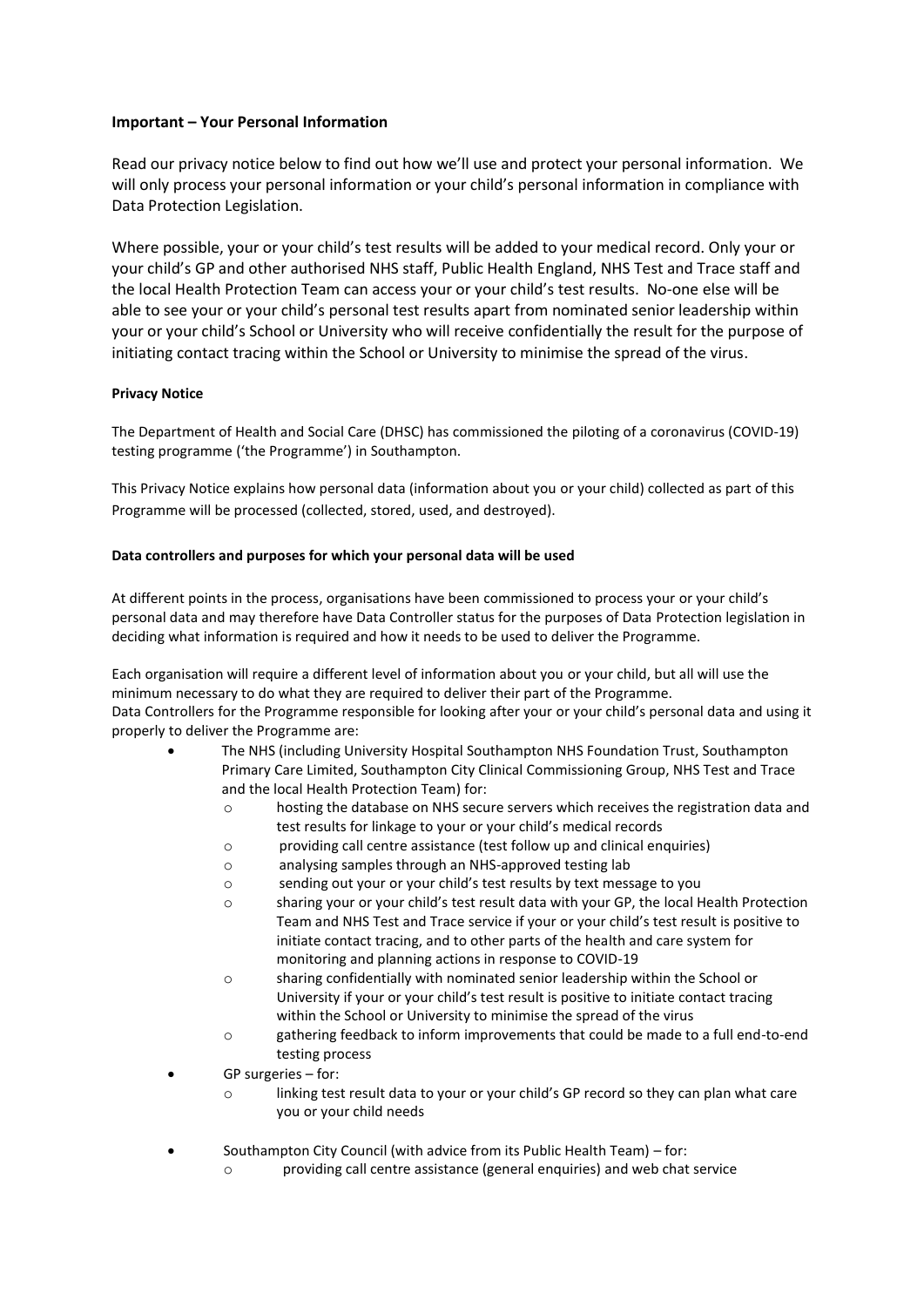- o registering participants and uploading data to the registration database
- University of Southampton for:
	- o sending invitations to participate in the Programme to its employees and students
	- o uploading data of participants to the registration database
	- o fulfilment of test kits (printing address labels)
	- o organisation of transport logistics (drop-off and pick-up of testing kits)
	- o arranging for analysis of samples through an NHS-approved testing lab
	- o receiving confidential notification to nominated senior leadership of a positive test result to initiate contact tracing to minimise the spread of the virus
	- o gathering feedback to inform improvements that could be made to a full end-to-end testing process
	- Schools (defined below) for:
		- o sending invitations to participate in the Programme to its employees and parents and guardians of pupils
		- o sharing relevant personal data with University Hospital Southampton NHS Foundation Trust
		- o receiving confidential notification to nominated senior leadership of a positive test result to initiate contact tracing to minimise the spread of the virus

## When is personal data being collected?

We collect the data you provide us with when you have: 

- completed the registration form or your data is downloaded from the relevant school or University system
- if you choose to ring up the enquiry call centre about your participation in the Programme so we can check your identity and help with your enquiry
- taken a test producing a positive, inconclusive, or negative result

# What personal data is being collected?

The details we may collect and process for you are: 

- first and last name
- address, including postcode
- mobile phone number
- email address
- date of birth
- sex as registered at your GP
- your test results (only accessible to you, and forming part of your medical record, by authorised NHS staff, including your GP, the NHS Track and Trace service and the local Health Protection Team to initiate contact tracing)
- your GP surgery
- your NHS Number
- for students, your course details
- for pupils, your parent or guardian's name, your school and your class

# How will my personal data be used?

Your details will be used to:  

- register you or your child and record your or your child's participation in the Programme
- match your or your child's contact details with health data stored by the NHS
- deliver test packs to you at your home address, if necessary
- communicate with you about the Programme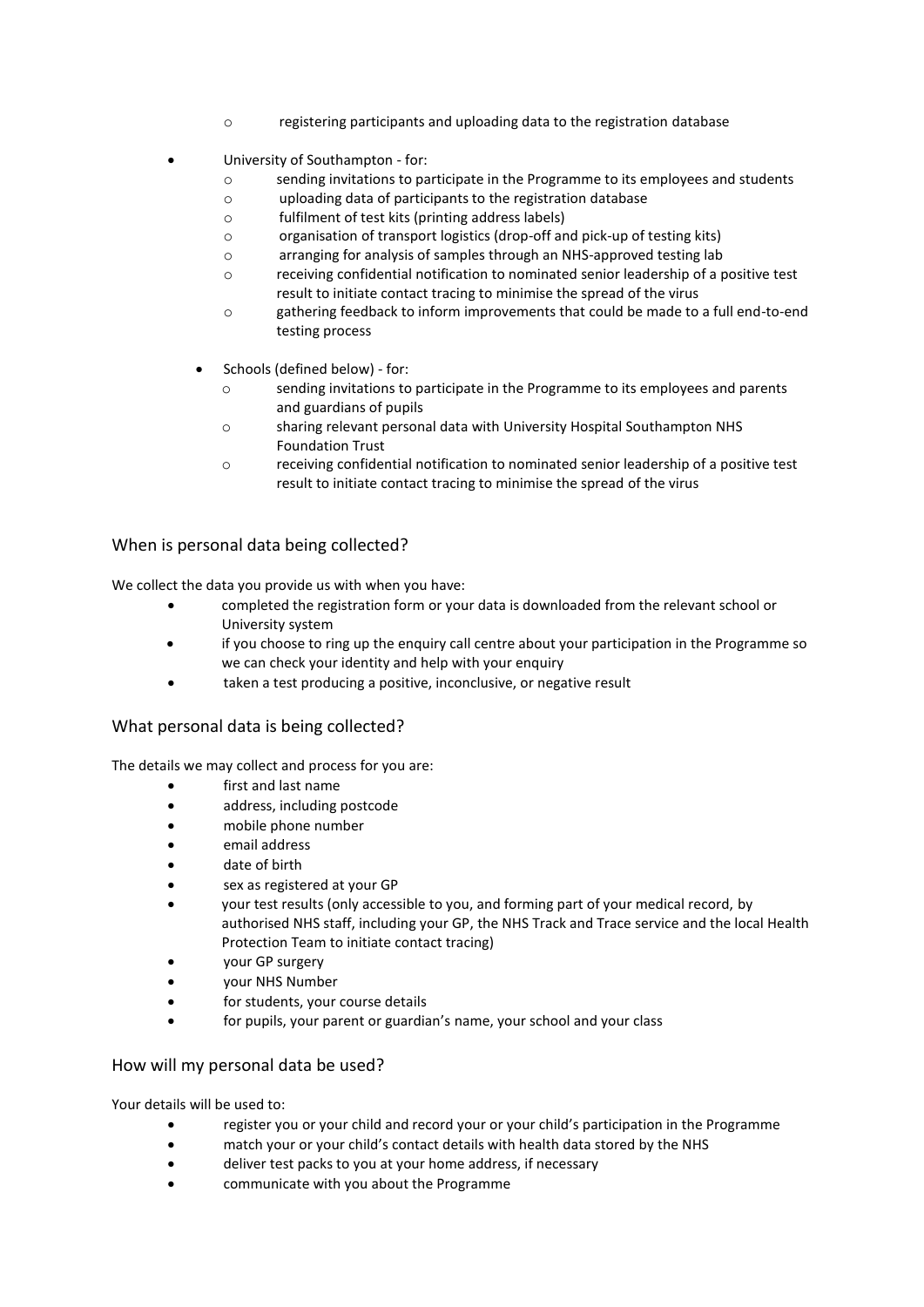- contact you if you are the parent or guardian of someone under 16 who is participating in the Programme
- contact you with your test results by text message
- contact you relating to a positive or inconclusive result to collect other medical information about your health relating to COVID-19
- contact you to resolve any questions you might have about the Programme
- phone you if you consent to being asked about your experiences on the Programme
- phone you to gather feedback to inform improvements that could be made to a full end-toend testing process

#### **Where is my personal data stored?**

Your data will be stored within the United Kingdom.

#### **Is my personal data kept private and secure?**

We have legal duties to keep information about you confidential. Strict rules apply to keep your information safe and comply with Data Protection Act 2018, the EU General Data Protection Regulation (GDPR) and organisational Data Protection policies.  

The NHS database used to store your personal data linked with your health data is held securely on NHS servers and access to this information is tightly governed, in line with Data Protection requirements. 

#### **How long will my personal data be kept?**

The information processed by the NHS is kept for as long as it is required to provide you with direct care and to support NHS initiatives to fight COVID-19. Information held for direct care purposes are stored in line with the [Records Management Code of Practice for Health and Social Care 2016.](https://digital.nhs.uk/data-and-information/looking-after-information/data-security-and-information-governance/codes-of-practice-for-handling-information-in-health-and-care/records-management-code-of-practice-for-health-and-social-care-2016) This means such information will be held for up to 8 years before it is deleted. Any personal data gathered as part of this Programme for other purposes will be deleted at the end of the Programme. 

### **What are my rights?**

By law, you have a number of rights as a data subject and this testing programme does not take away or reduce these rights. 

You have the right to contact the Data Controllers to ask for the following:  

- to be informed about the data held about you
- to access the data held about you
- to have the data held about you edited or updated where it is inaccurate or incomplete
- to request that data held about you be erased
- to request that the use of your data be restricted
- to object to the use of your data

### **What is the lawful basis for collecting, storing, and using my data?**

Data protection law requires us to have a valid legal reason ('lawful basis') to process and use your Personal data.  

The NHS's lawful basis for processing your personal data are: 

- $\bullet$  GDPR Article 6(1)(e) the processing is necessary for the performance of its official tasks carried out in the public interest in providing and managing a health service
- GDPR Article  $9(2)(i)$  the processing is necessary for reasons of public interest in the area of public health
- Data Protection Act 2018 Schedule 1, Part 1, (2) (2) (f) health or social care purposes
- Regulations 3(1) and (4) of the Health Service (Control of Patient Information) Regulations 2002 (COPI) – the processing is necessary for a COVID-19 purpose